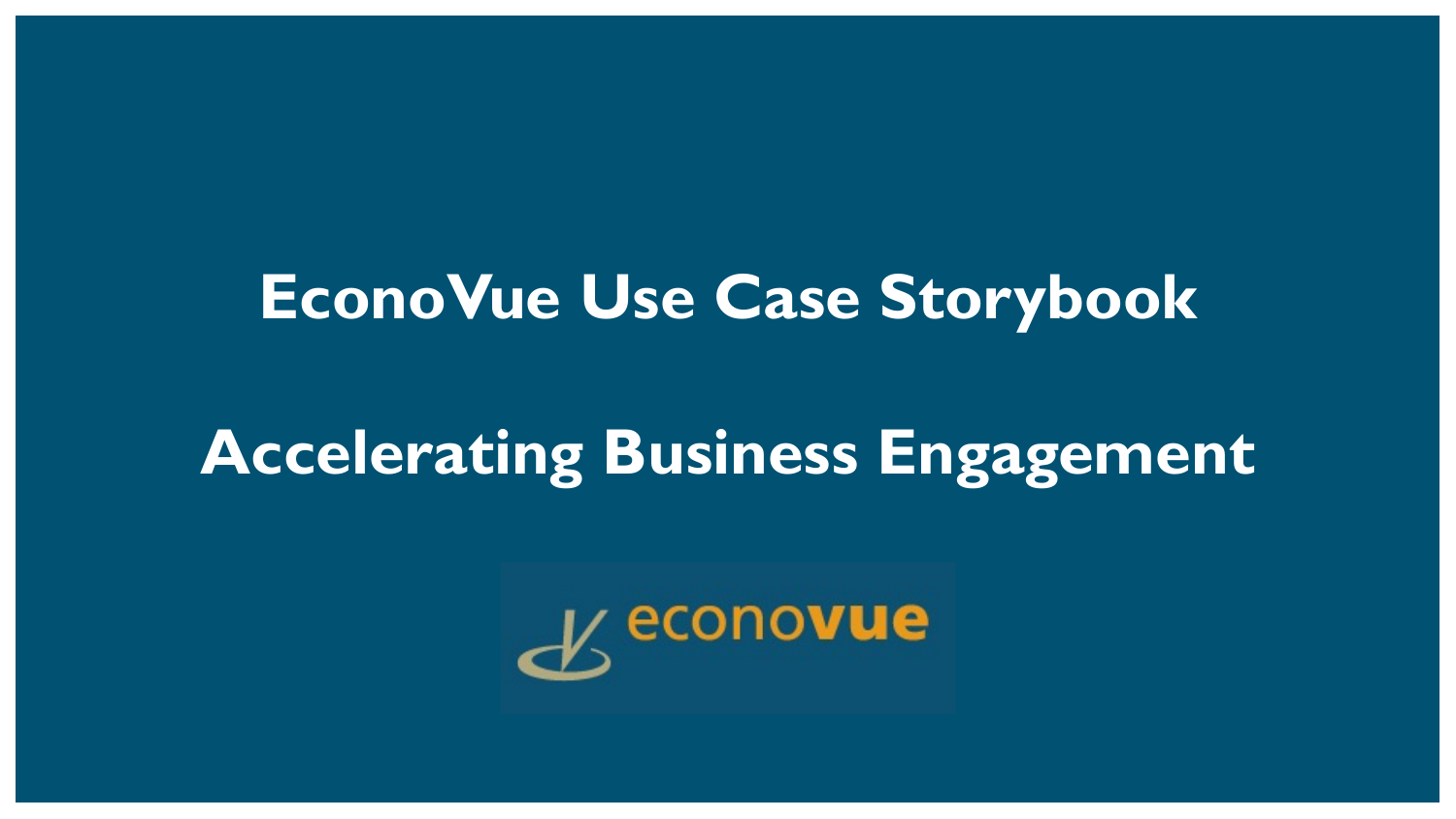# K econovue Supports WDB Use Cases and Programs

| <b>WIOA Charter</b>             | Job Placements, Proactive Business Engagement, Rapid Response, Layoff Aversion |
|---------------------------------|--------------------------------------------------------------------------------|
| Job Programs                    | Job Fairs, Welfare to Work, Paid Work Experience                               |
| <b>Training Programs</b>        | ITA, OJT, IWT, Internships, Apprenticeships                                    |
| <b>Equity Programs</b>          | Diversity such as Minority-Owned, Women-Owned, Veterans-Owned, Disadvantaged   |
| <b>Business Impact Programs</b> | Expansion, Retention, Disruption, Public Safety, Supply Chain                  |
| <b>Funding Programs</b>         | Request for Proposal, Grants, COVID Impact                                     |
| <b>Business Research</b>        | Local Area Plans, Macro/Micro Research                                         |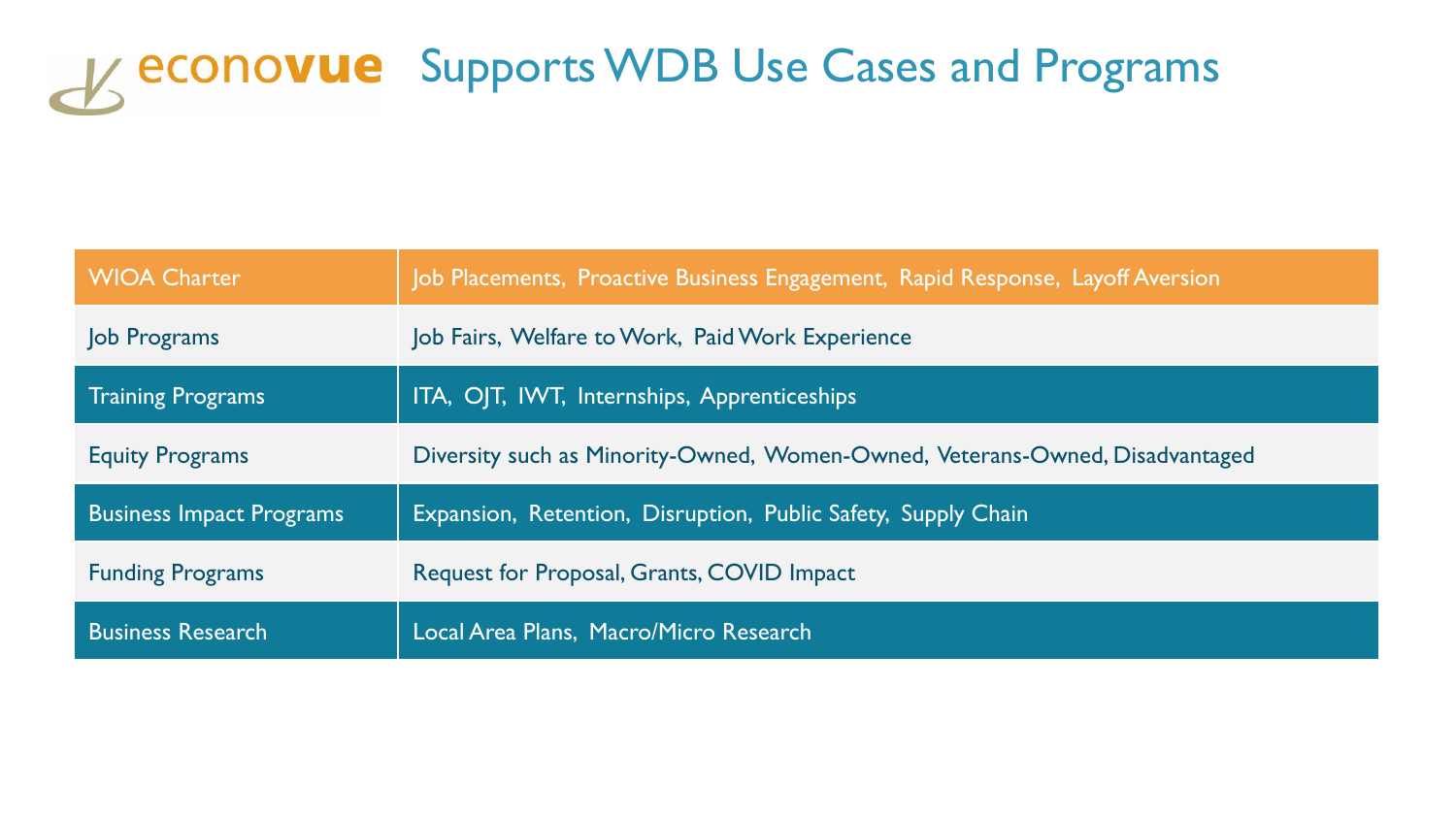# **econovue** Use Case: Job Placements

*GOAL: Employment opportunities for dislocated workers*

*NEED: Know who is growing and currently hiring for recruitment outreach* 

| EconoVue™ | <b>PREDICT!</b> | <b>TARGET.</b> | SUCCEED. |  |
|-----------|-----------------|----------------|----------|--|
|           |                 |                |          |  |

### **EconoVue prioritizes growing companies who are likely hiring in seconds so WDBs can help them take advantage of zero-cost recruitment services.**

Predict which businesses are growing – and hiring within your footprint. Target the strongest and most stable businesses to offer zero-cost recruitment services. Succeed when job seekers turn into valued employees.

| <b>D&amp;B Risk Indicators</b> | <b>Low Risk</b>     | Medium Risk           |                       |
|--------------------------------|---------------------|-----------------------|-----------------------|
| <b>D&amp;B Growth Signals</b>  | Spend Growth        | <b>Organic Growth</b> | Increase in Borrowing |
|                                | Leverage for Growth | Increase in Demand    | Increase in Scale     |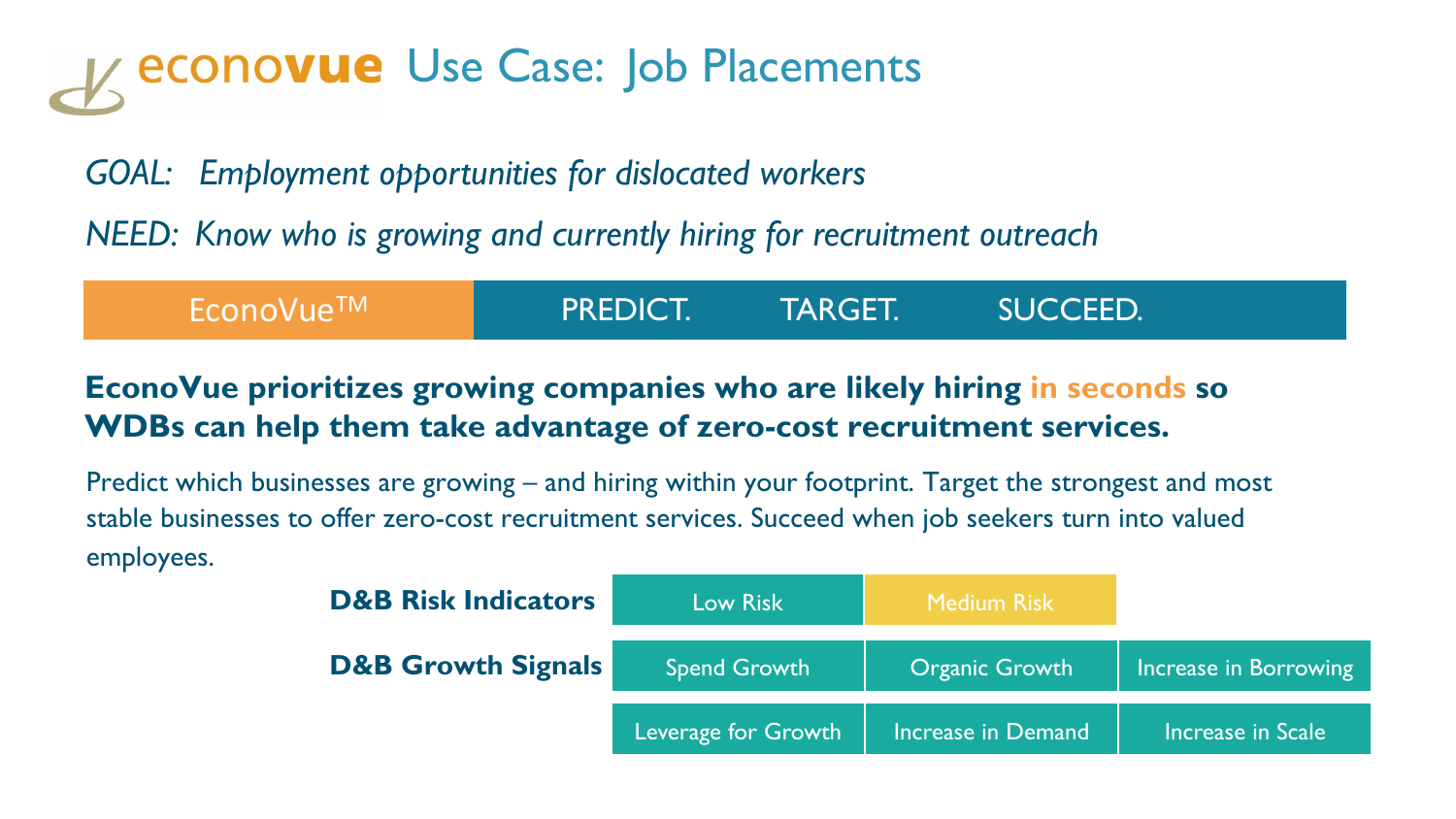# **econovue** Use Case: Proactive Business Engagement

### *GOAL: Conduct Proactive Business Engagement*

*NEED: Understand who is growing, stable and contracting*

| $\mathsf{\Gamma}$ EconoVue $\mathsf{\Gamma\mathsf{M}}$ . | <b>APREDICT.</b> | <b>TARGET.</b> | SUCCEED. |  |
|----------------------------------------------------------|------------------|----------------|----------|--|
|                                                          |                  |                |          |  |

### **EconoVue filters by the health of the businesses in your community in seconds so WDBs can proactively engage to assist with growth or retention strategies.**

Predict the current and future condition of the businesses – growing, stable or contracting – in your community. Target businesses with the right message at the right time to offer the required assistance. Succeed through early engagement with the right strategies – and businesses move forward.

| <b>D&amp;B Risk Indicators</b> | Low Risk      | Medium Risk I      | <b>High Risk</b>   |
|--------------------------------|---------------|--------------------|--------------------|
| <b>D&amp;B Growth Signals</b>  | <b>Stable</b> | Increase in Demand | Decrease in Demand |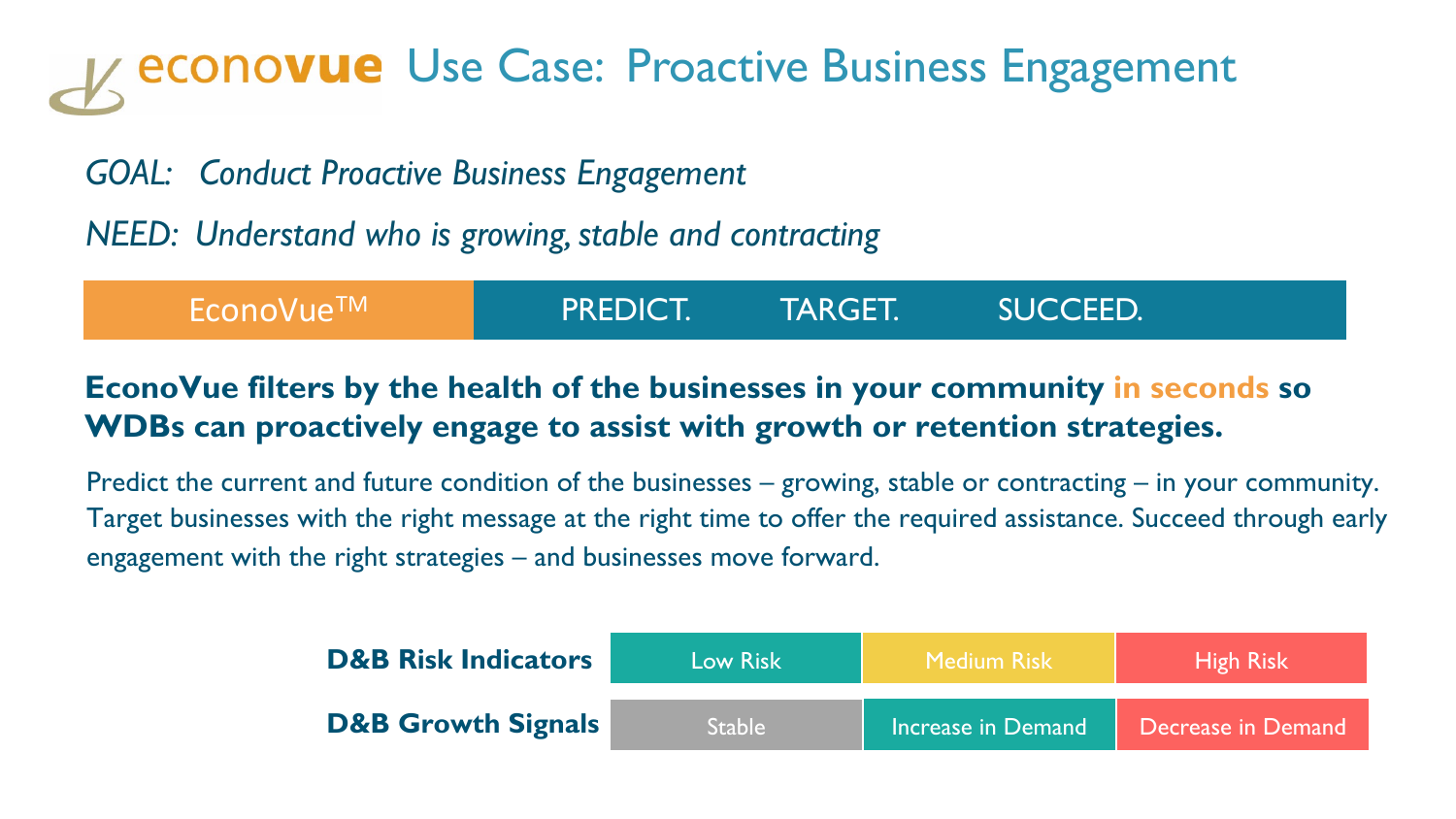### econo**vue** Use Case: Rapid Response

*GOAL: Early intervention for at-risk companies who do not have to file a WARN notice NEED: Identify companies with less than 50 employees likely to layoff or close*

| EconoVue™ | <b>PREDICT.</b> | TARGET. | <b>SUCCEED.</b> |  |
|-----------|-----------------|---------|-----------------|--|
|           |                 |         |                 |  |

### **EconoVue provides advance notice of the likelihood of layoffs or closure in seconds so WDBs can develop retention or transition strategies for struggling businesses.**

Predict which businesses are struggling and likely to do layoffs or close in a region. Target at-risk companies with less than 50 employees within a specific sector in need of early intervention or assistance with retention strategies. Succeed when anticipated layoffs are prevented through transitions, workshare strategies or other solutions.

| <b>D&amp;B Risk Indicators</b>                     | <b>Medium Risk</b> | <b>High Risk</b>   |                   |
|----------------------------------------------------|--------------------|--------------------|-------------------|
| <b>D&amp;B Growth Signals</b> Early Signs of Decay |                    | Decrease in Demand | Decrease in Scale |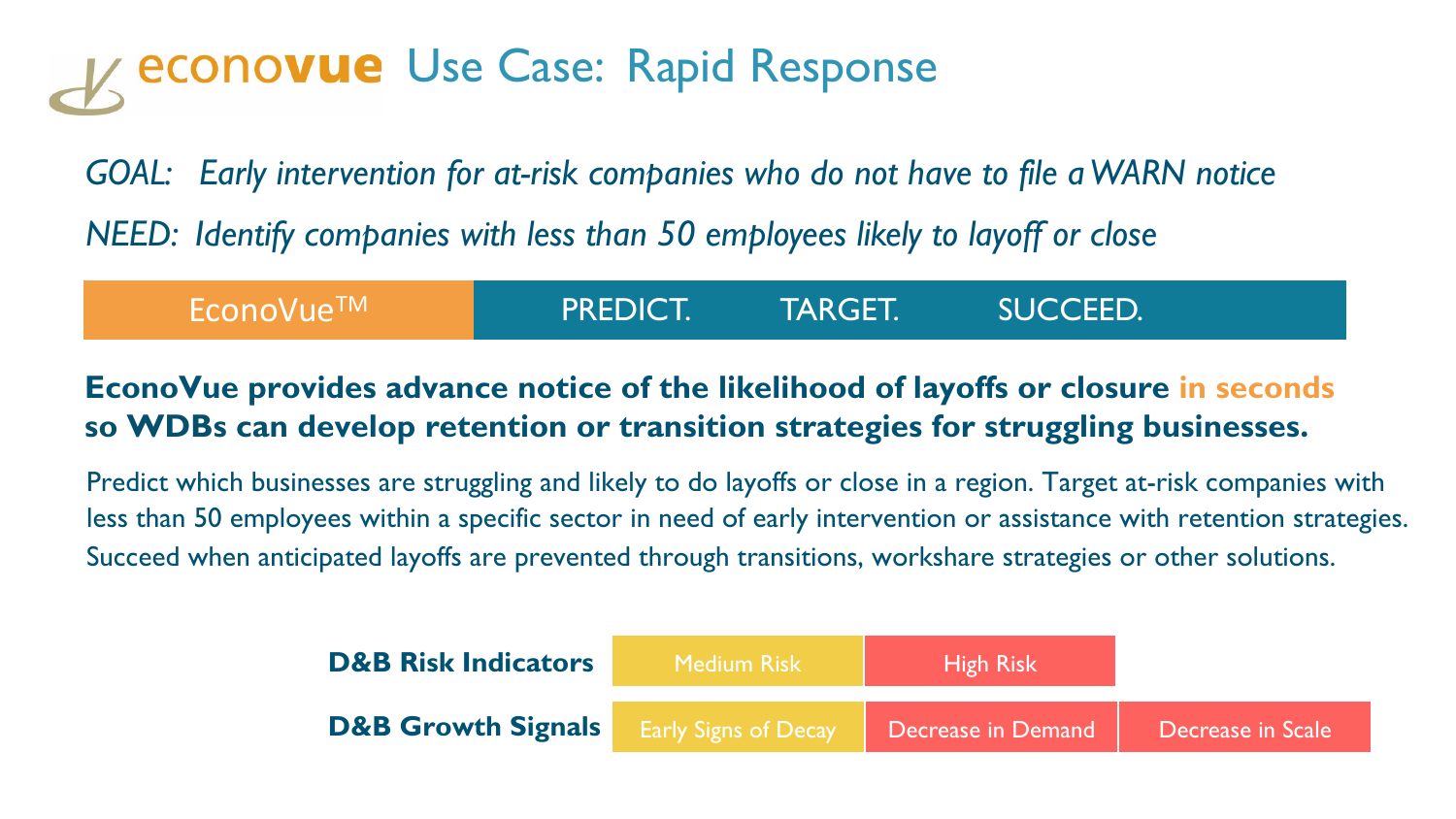# **econovue** Use Case: Layoff Aversion

*GOAL: Early intervention for at-risk companies*

*NEED: Identify companies likely to layoff or close within the coming months*.

| EconoVue <sup>TM</sup> | <b>PREDICT.</b> | TARGET. | SUCCEED. |  |
|------------------------|-----------------|---------|----------|--|
|                        |                 |         |          |  |

### **EconoVue provides advance notice of the likelihood of layoffs or closure in seconds so WDBs can develop retention or transition strategies for struggling businesses.**

Predict which businesses are struggling and likely to do layoffs or close in a region. Target at-risk companies with less than 50 employees within a specific sector in need of early intervention or assistance with retention strategies. Succeed when layoffs are prevented through transitions or workshare strategies.

| <b>D&amp;B Risk Indicators</b> | <b>Medium Risk</b>          | <b>High Risk</b>   |                   |
|--------------------------------|-----------------------------|--------------------|-------------------|
| <b>D&amp;B Growth Signals</b>  | <b>Early Signs of Decay</b> | Decrease in Demand | Decrease in Scale |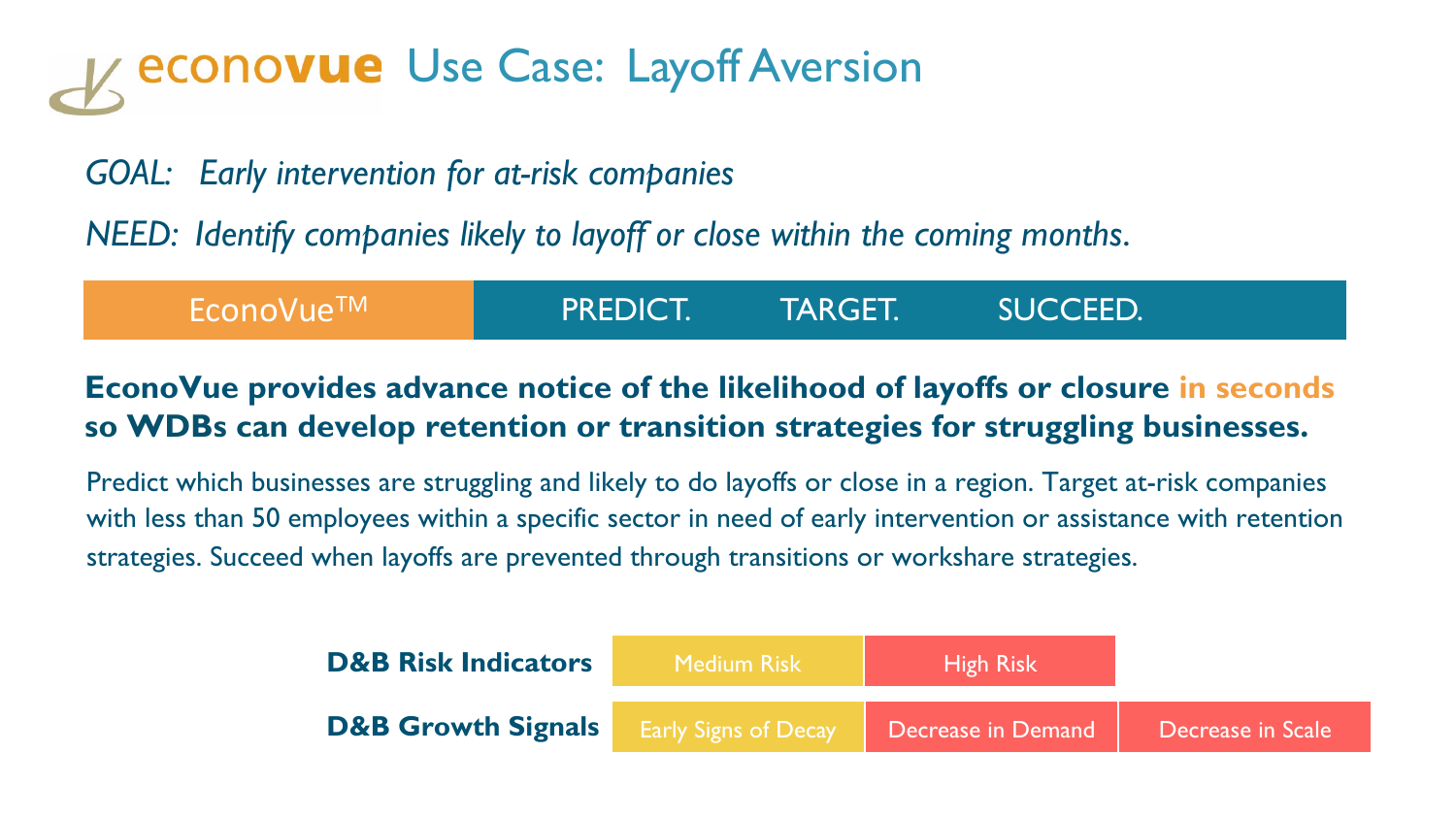# **econo<b>vue** Use Case: Job Fairs

### *GOAL: Employment opportunities for jobseekers*

*NEED: Invite growing companies within priority sectors to participate at job fairs*

| EconoVue™ | <b>APREDICT.</b> | <b>TARGET.</b> | <b>SUCCEED!</b> |  |
|-----------|------------------|----------------|-----------------|--|
|           |                  |                |                 |  |

### **EconoVue identifies local companies within priority sectors who are growing – and hiring in seconds so WDBs can request their participation at upcoming job fairs.**

Predict actively hiring and most desirable employers within the region. Target stable companies that do not post job openings on big job boards with low risk in priority sectors for participation at a local job fair. Succeed when participating companies find qualified candidates.

| <b>D&amp;B Risk Indicators</b> | <b>Low Risk</b> |                    |                   |
|--------------------------------|-----------------|--------------------|-------------------|
| <b>D&amp;B Growth Signals</b>  | 'Stable।        | Increase in Demand | Increase in Scale |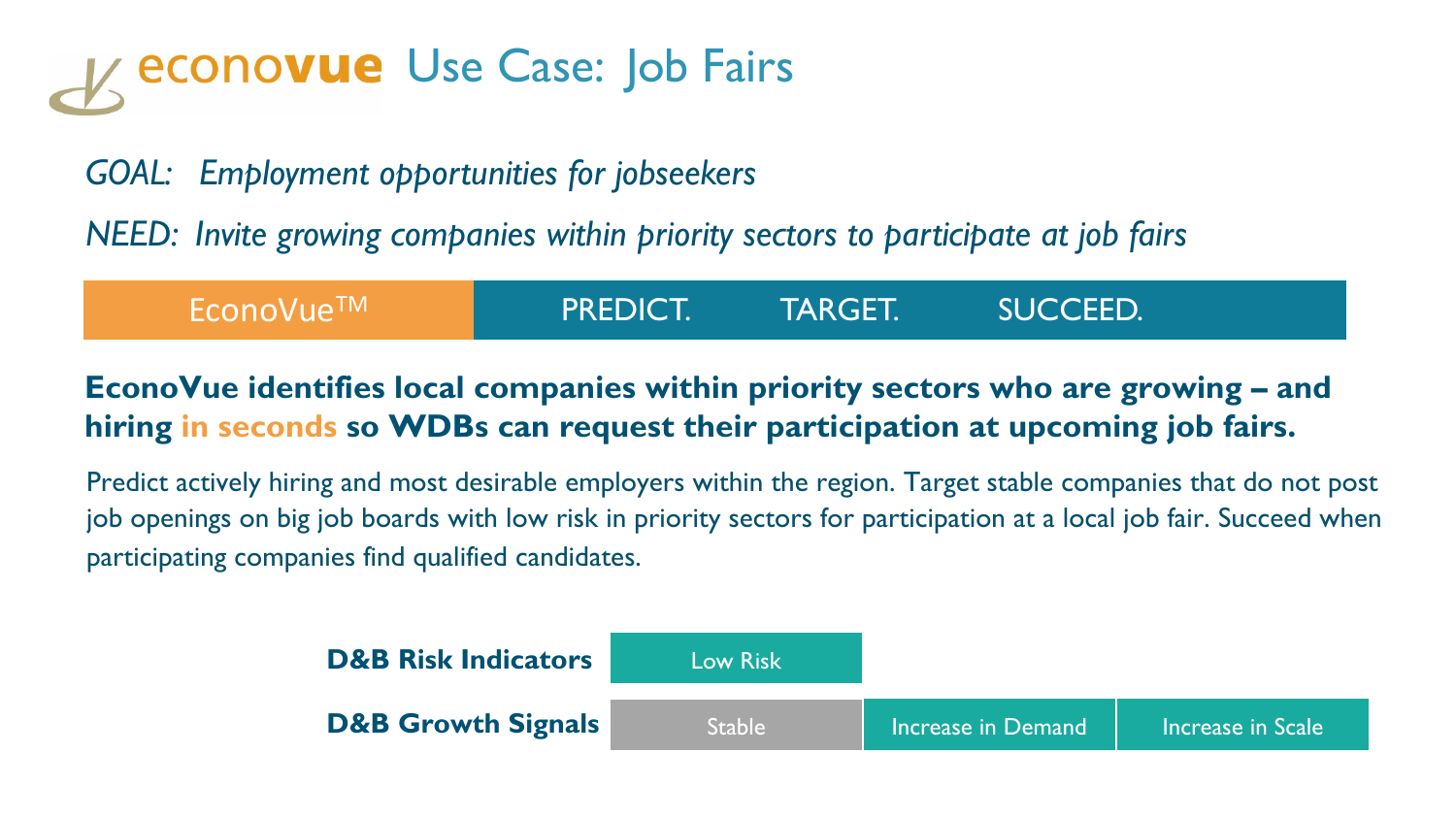# **econo<b>vue** Use Case: Welfare to Work

*GOAL: Employment opportunities for jobseekers transitioning out of assistance programs NEED: Identify companies willing to provide opportunities to transitioning candidates*

| EconoVue™ | <b>PREDICT!</b> | <b>TARGET.</b> | <b>SUCCEED.</b> |  |
|-----------|-----------------|----------------|-----------------|--|
|           |                 |                |                 |  |

### **EconoVue pinpoints job zones in selected locations in seconds so WDBs can match entry-level, single-skill jobs to job seekers.**

Identify job zones and associated businesses within communities. Predict which businesses are low risk and stable to ensure long-term viability. Target those businesses for employment opportunities. Succeed when businesses hire transitioning or reentry candidates – and they become valuable employees.

| <b>D&amp;B Risk Indicators</b> | <b>Low Risk</b> |                       |                    |
|--------------------------------|-----------------|-----------------------|--------------------|
| <b>D&amp;B Growth Signals</b>  | <b>Stable</b>   | <b>Organic Growth</b> | Increase in Scale' |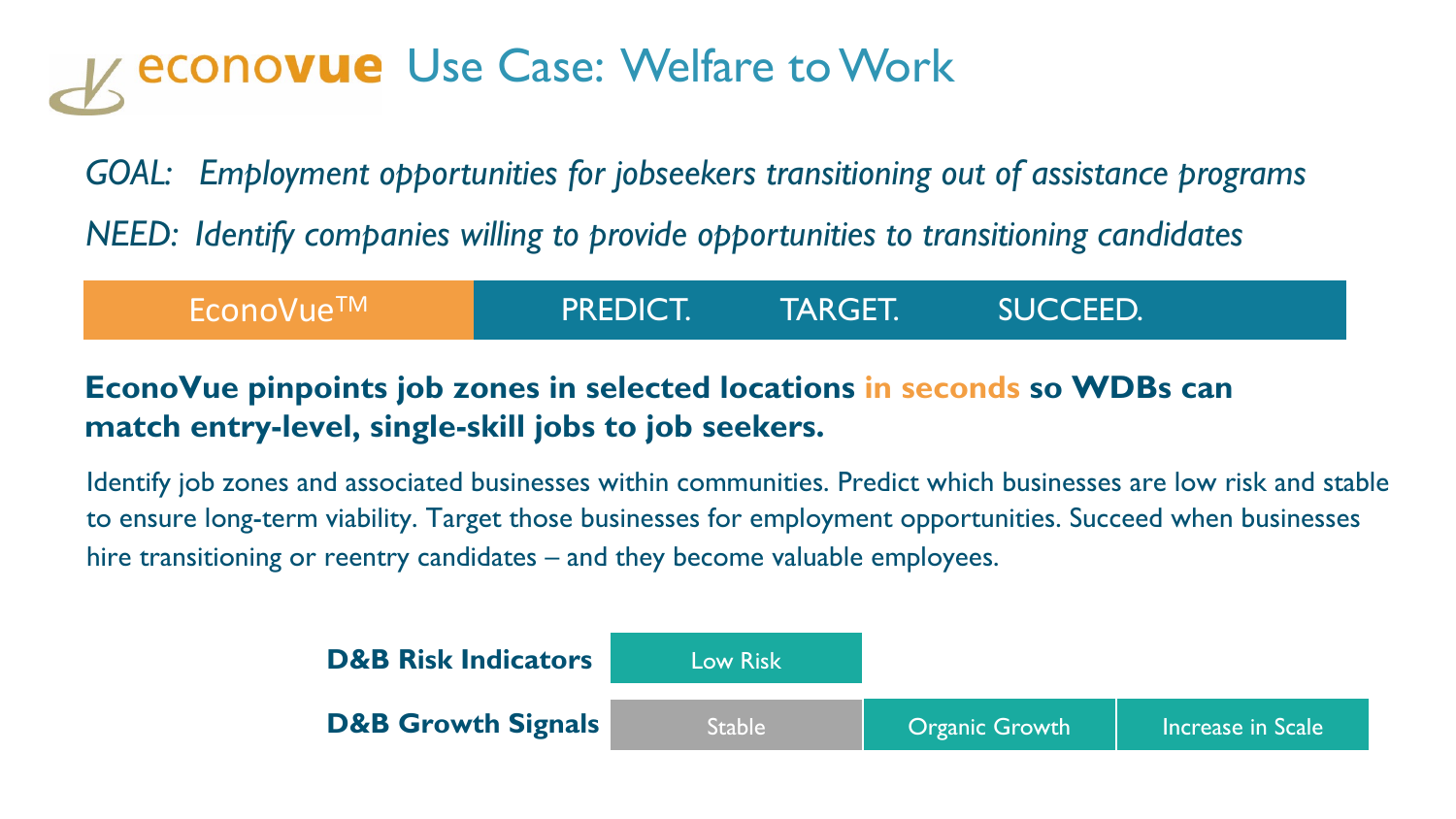# **econovue** Use Case: Paid Work Experience

*GOAL: Employment opportunities for Summer youth or older youth* 

*NEED: Select partners willing to accept a 3-month paid work experience for youth cohort* 

| <sup>l</sup> EconoVue™ I | <b>APREDICT.</b> | <b>TARGET.</b> | <b>SUCCEED.</b> |  |
|--------------------------|------------------|----------------|-----------------|--|
|--------------------------|------------------|----------------|-----------------|--|

### **EconoVue identifies small businesses in the hospitality and retail industries within local ZIP codes in seconds so WDBs can conduct a targeted and successful outreach.**

Predict which businesses are low risk and looking for seasonal single skilled hires within key industries. Target qualified businesses by ZIP codes to eliminate transportation barriers. Succeed when youth are paired with businesses.

| <b>D&amp;B Risk Indicators</b> | <b>Low Risk</b> |                    |                   |
|--------------------------------|-----------------|--------------------|-------------------|
| <b>D&amp;B Growth Signals</b>  | <b>Stable</b>   | Increase in Demand | Increase in Scale |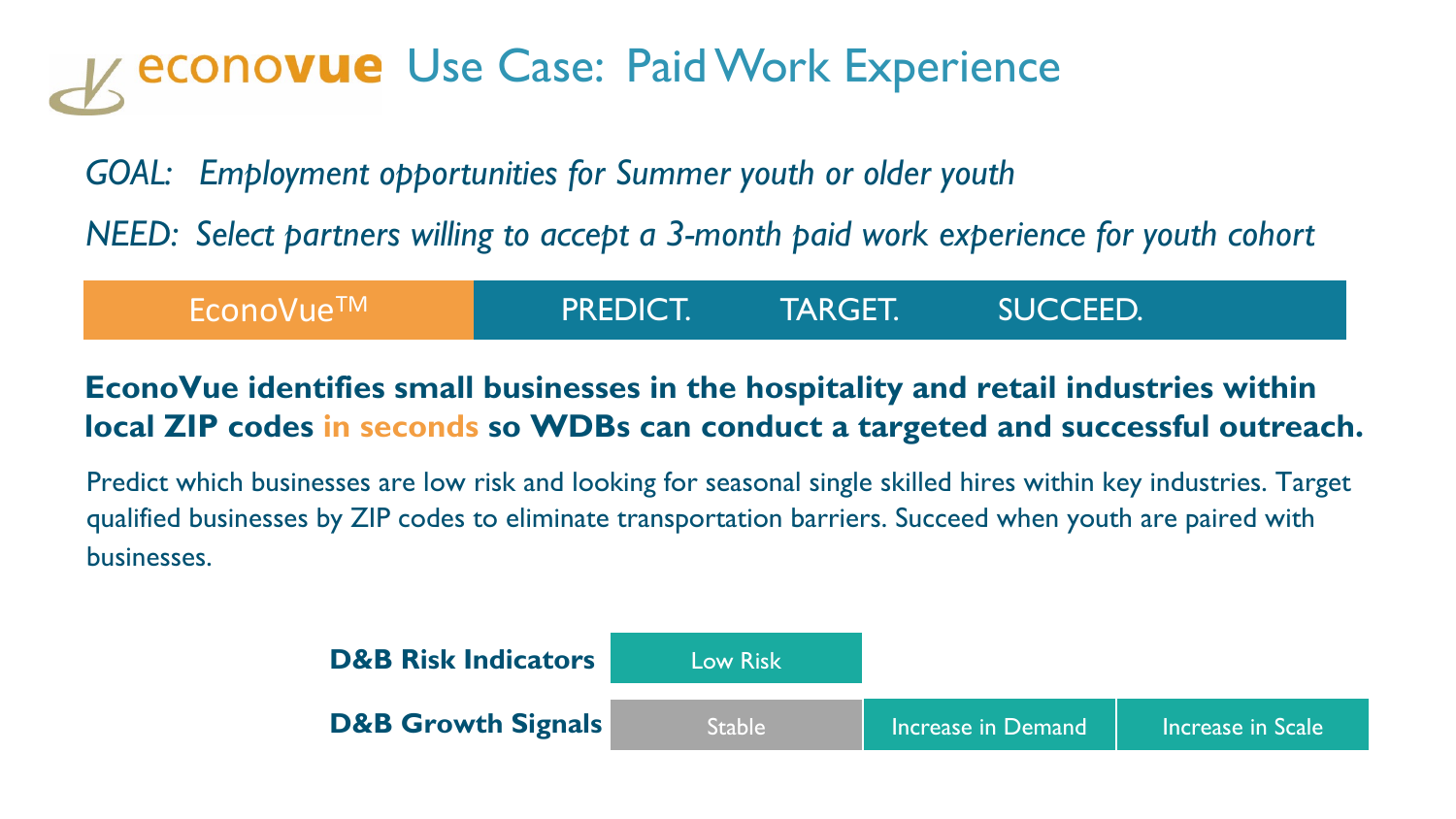# econo**vue** Use Case: ITA

*GOAL: Promote career pathways for jobseekers with occupational skills training*

*NEED: Locate businesses with in-demand occupations*

| EconoVue™ | <b>PREDICT.</b> | <b>TARGET.</b> | <b>SUCCEED.</b> |  |
|-----------|-----------------|----------------|-----------------|--|
|           |                 |                |                 |  |

### **EconoVue finds businesses with in-demand occupations in seconds so WDBs can provide a skilled workforce to local employers who are hiring.**

Predict which businesses are hiring and identify in-demand occupations. Target those businesses with low risk and signs of growth to offer individual or cohort training opportunities. Succeed when jobseekers complete skills training and have a career pathway.

| <b>D&amp;B Risk Indicators</b> | <b>Low Risk</b> |                     |                       |
|--------------------------------|-----------------|---------------------|-----------------------|
| <b>D&amp;B Growth Signals</b>  | <b>Stable</b>   | <b>Spend Growth</b> | <b>Organic Growth</b> |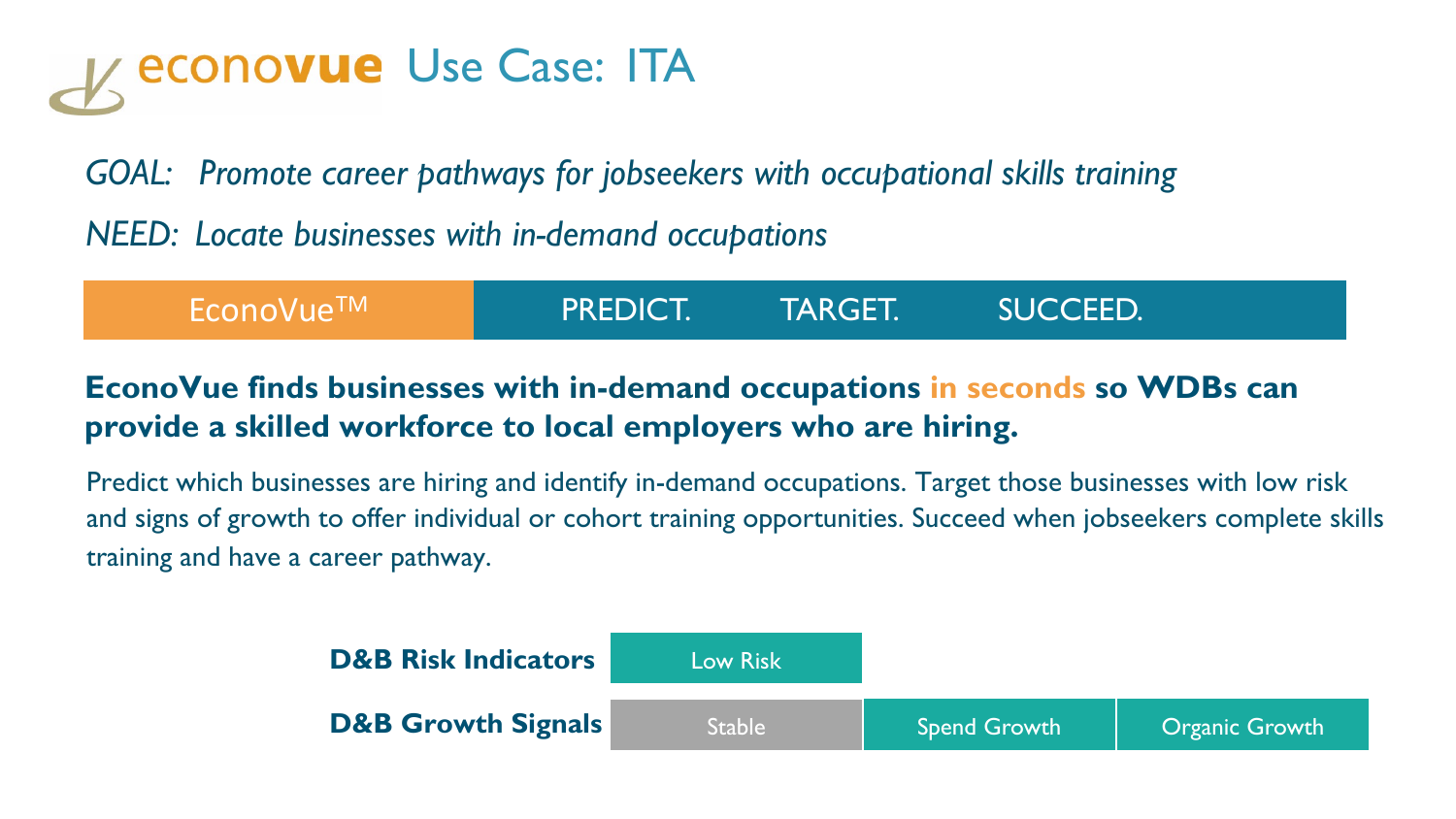# econovue Use Case: OJT

*GOAL: Invest in companies in need of on-the-job training* 

*NEED: Find OJT partners/companies who could benefit from available training resources*

| $\mathsf{Fconvune}^{\mathsf{TM}}$ . | <b>PREDICT.</b> | <b>TARGET.</b> | <b>SUCCEED.</b> |  |
|-------------------------------------|-----------------|----------------|-----------------|--|
|                                     |                 |                |                 |  |

### **EconoVue narrows search for partners or small, yet growing businesses based on key criteria in seconds so WDBs can offer OJT training resources for new hires.**

Predict the stability of the potential partners or small businesses. Target stable businesses of a certain size with low risk to offer OJT strategies and resources. Succeed when new hires complete OJT and become valuable employees.

| <b>D&amp;B Risk Indicators</b> | <b>Low Risk</b> |                    |                   |
|--------------------------------|-----------------|--------------------|-------------------|
| <b>D&amp;B Growth Signals</b>  | <b>Stable</b>   | Increase in Demand | Increase in Scale |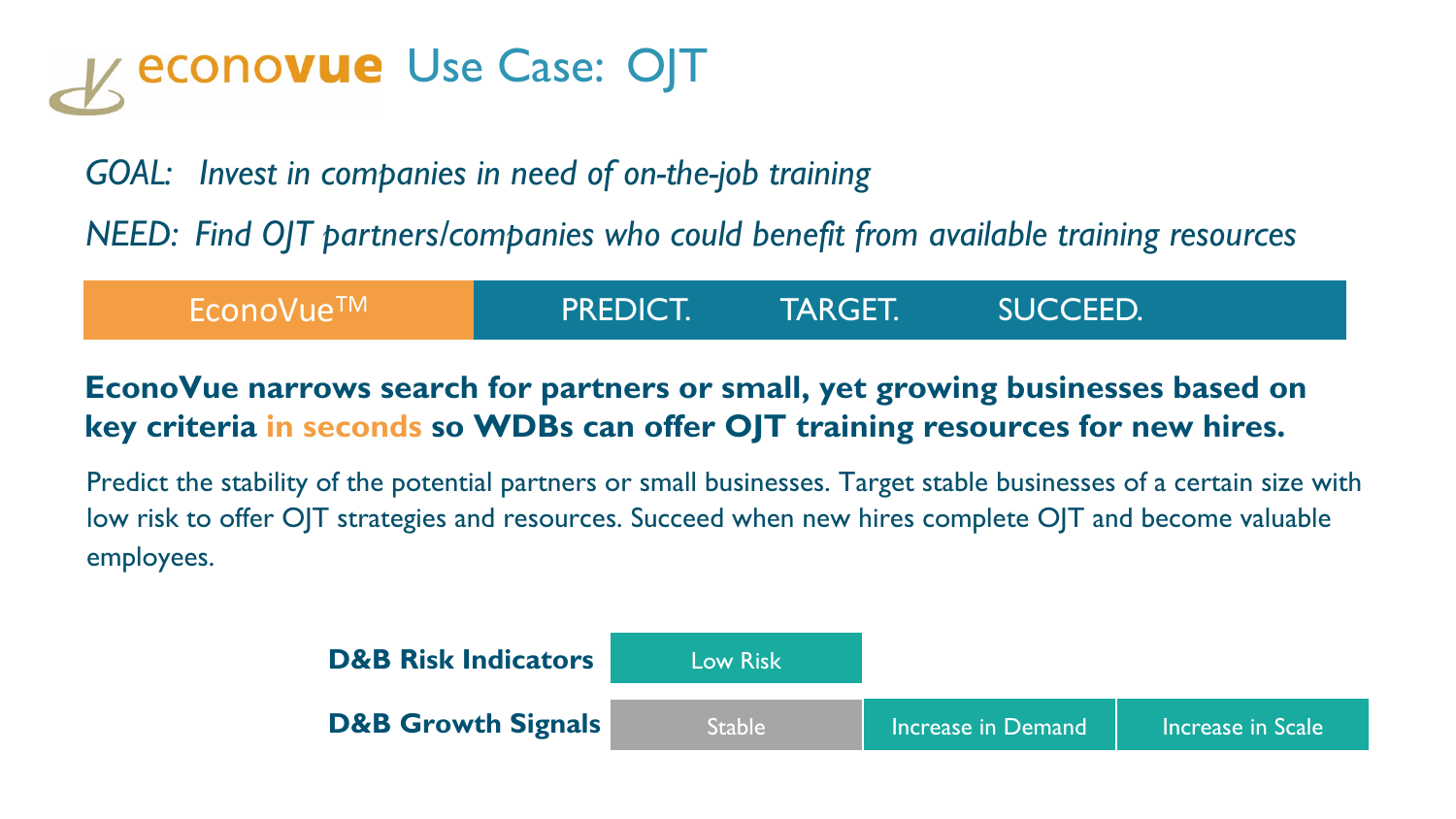# econo**vue** Use Case: IWT

*GOAL: Provide resources for incumbent worker training* 

*NEED: Find stalled businesses who could benefit from upskilling strategies*

| $\mathsf{I}$ EconoVue $^{\mathsf{TM}}$ . | <b>PREDICT.</b> | <b>TARGET.</b> | <b>SUCCEED.</b> |  |
|------------------------------------------|-----------------|----------------|-----------------|--|
|                                          |                 |                |                 |  |

### **EconoVue pinpoints stagnant businesses in seconds so WDBs can offer upskill strategies for incumbent workers to remain competitive or expand.**

Predict which businesses are stable. Target stable, low risk businesses with early signs of growth to offer available IWT resources. Succeed when businesses upskill workforce and remain competitive or expand.

| <b>D&amp;B Risk Indicators</b> | <b>Low Risk</b> |                       |                   |
|--------------------------------|-----------------|-----------------------|-------------------|
| <b>D&amp;B Growth Signals</b>  | <b>Stable</b>   | Increase in Borrowing | Increase in Scale |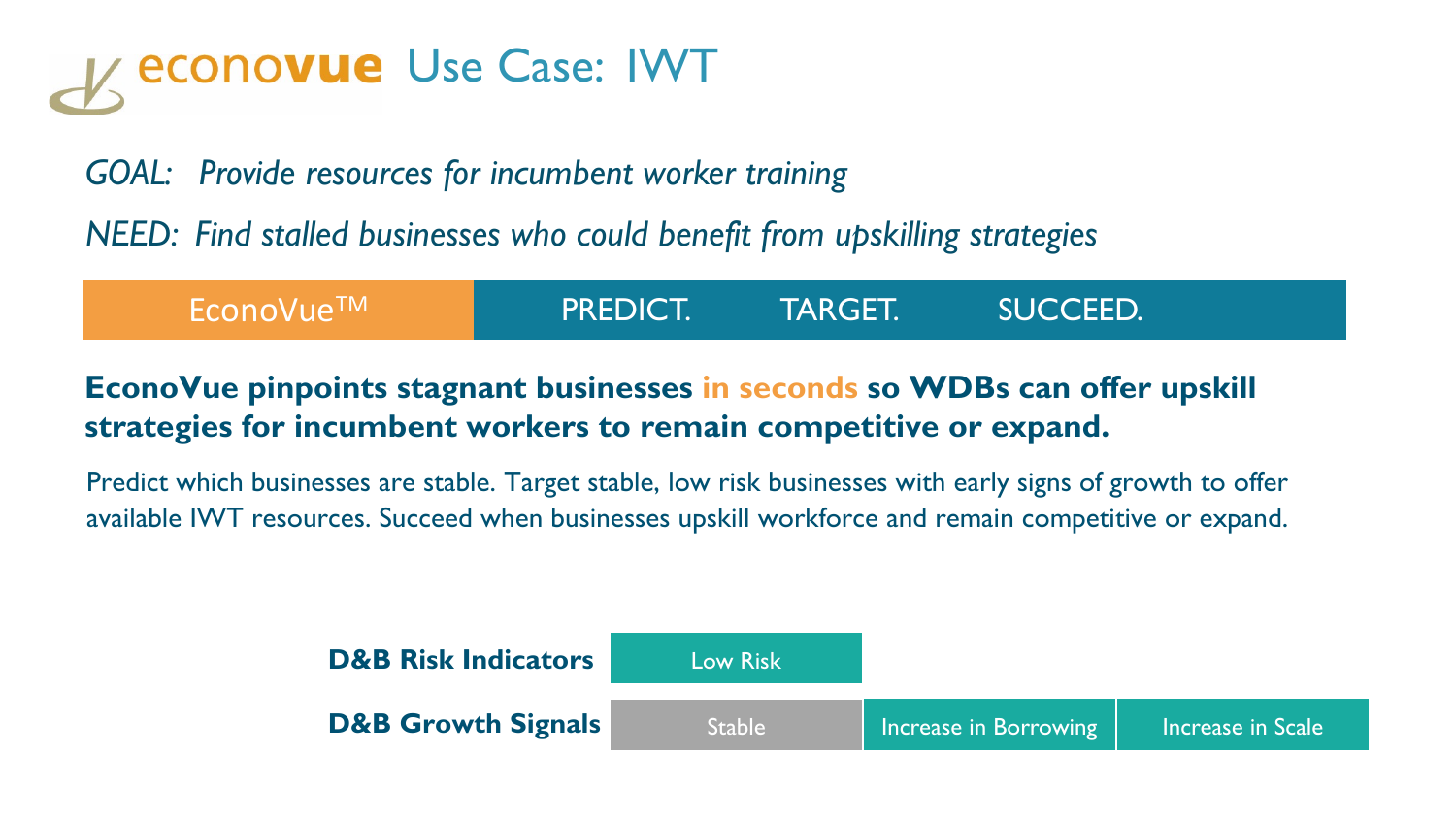## **econovue** Use Case: Internships

*GOAL: Facilitate internship opportunities for cohort of young adults to gain work experience*

*NEED: Identify potential partners for internship opportunities*

| $\sqrt{2}$ EconoVue $^{TM}$ / | <b>PREDICT.</b> | TARGET.' | SUCCEED. |  |
|-------------------------------|-----------------|----------|----------|--|
|                               |                 |          |          |  |

### **EconoVue prioritizes partners by location, industry, size in seconds so WDBs can conduct outreach and explore the possibility of internship opportunities.**

Predict which businesses are stable and likely open to internships. Target stable businesses with low risk to discuss internship opportunities. Succeed when cohorts are placed with businesses – and both jobseekers and companies find the experience rewarding and become partners.

| <b>D&amp;B Risk Indicators</b> | <b>Low Risk</b> |                    |                   |
|--------------------------------|-----------------|--------------------|-------------------|
| <b>D&amp;B Growth Signals</b>  | 'Stable         | Increase in Demand | Increase in Scale |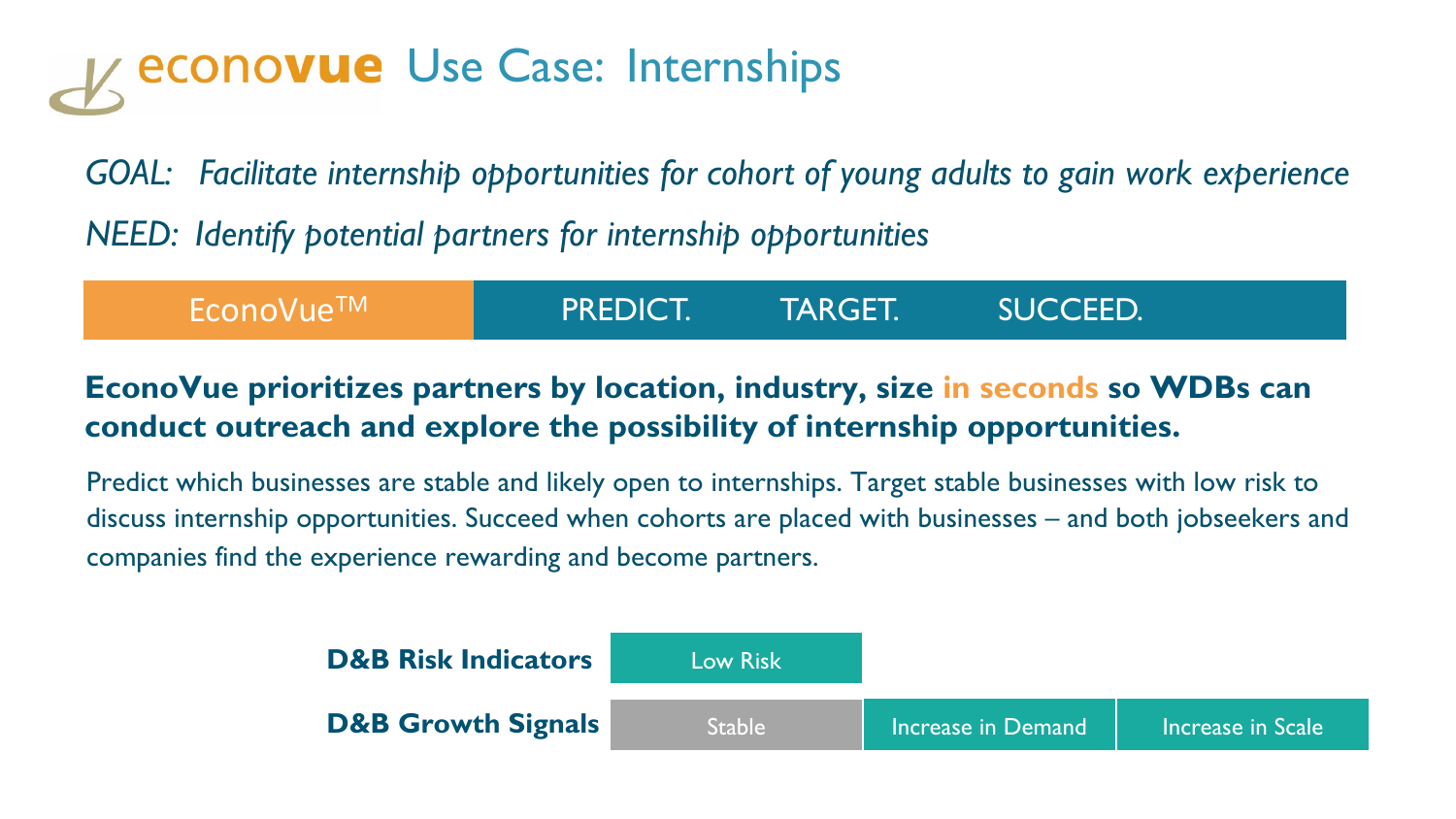# **econovue** Use Case: Apprenticeships

*GOAL: Offer jobseekers apprenticeships, with possibility of full-time jobs upon completion NEED: Identify potential partners for apprenticeships* 

| <sup>l</sup> EconoVue™⊥ | <b>PREDICT.</b> | <b>TARGET.</b> | <b>SUCCEED.</b> |  |
|-------------------------|-----------------|----------------|-----------------|--|
|                         |                 |                |                 |  |

### **EconoVue prioritizes partners by industry and location in seconds so WDBs can conduct outreach and explore the possibility of apprenticeship opportunities.**

Predict which businesses are stable and growing in my community. Target those businesses with low risk to discuss possible apprenticeships. Succeed when jobseekers secure apprenticeships, and even more so, when they become skilled and valued employees.

| <b>D&amp;B Risk Indicators</b> | <b>Low Risk</b> |                   |                    |
|--------------------------------|-----------------|-------------------|--------------------|
| <b>D&amp;B Growth Signals</b>  | <b>Stable</b>   | Increase in Scale | Increase in Demand |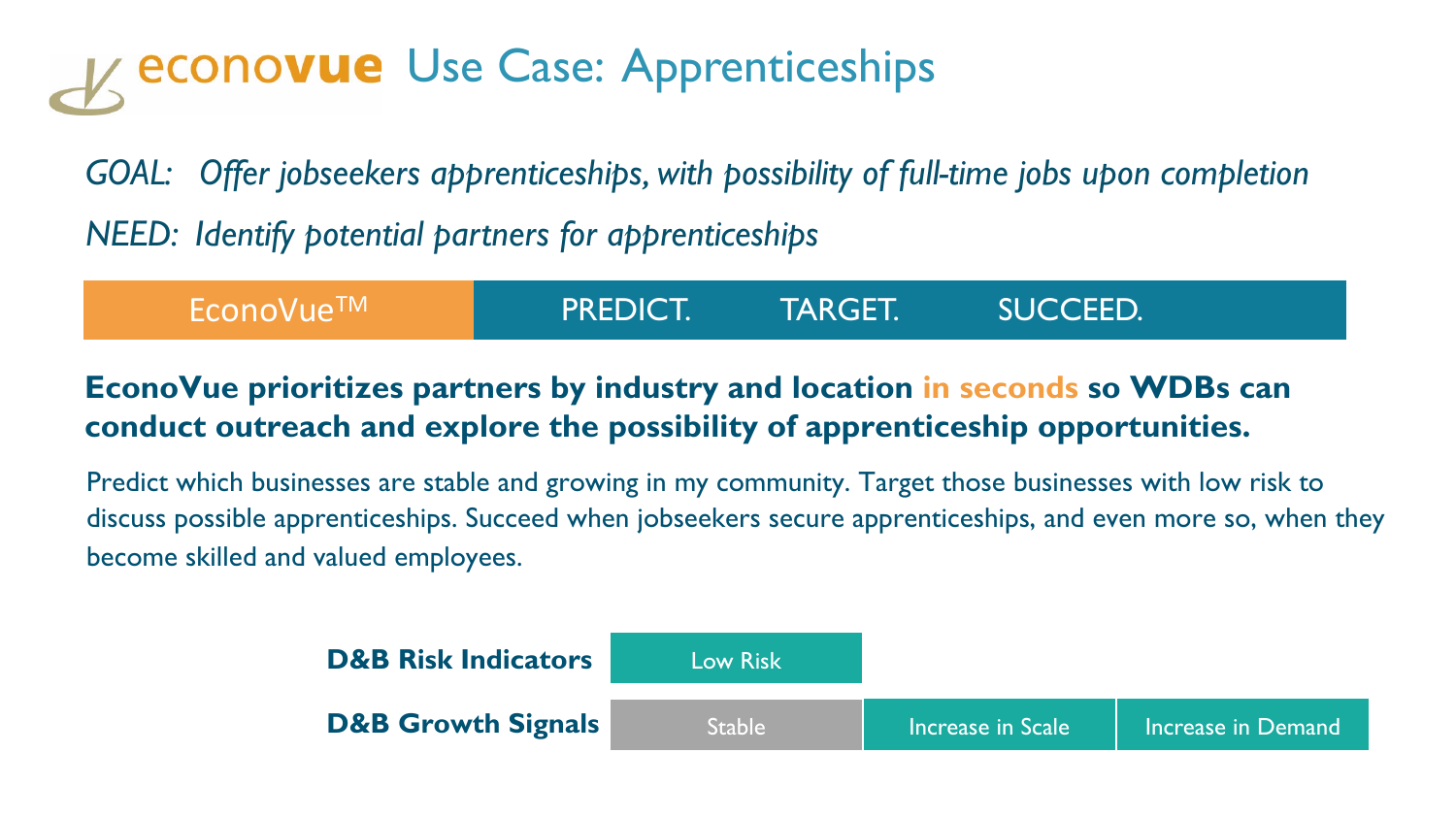# **econo<b>vue** Use Case: Diversity

*GOAL: Inform community of funds allocated for specific equity programs* 

*NEED: Select companies based on ownership and in need of business or financial assistance* 

| EconoVue™ | <b>PREDICT!</b> | <b>TARGET.</b> | SUCCEED. |  |
|-----------|-----------------|----------------|----------|--|
|           |                 |                |          |  |

### **EconoVue determines eligible diverse companies in seconds so WDBs can offer available funds or equity program support for specific populations.**

Predict the eligibility of minority-owned, women-owned, veteran-owned, disadvantaged or BIPOC businesses for program support. Target those diverse businesses to inform them of grants, micro-loans and job skills training. Succeed when businesses receive funding or business assistance – and move forward.

| <b>D&amp;B Risk Indicators</b> | <b>Low Risk</b> |                       |                    |
|--------------------------------|-----------------|-----------------------|--------------------|
| <b>D&amp;B Growth Signals</b>  | <b>Stable</b>   | <b>Organic Growth</b> | Increase in Demand |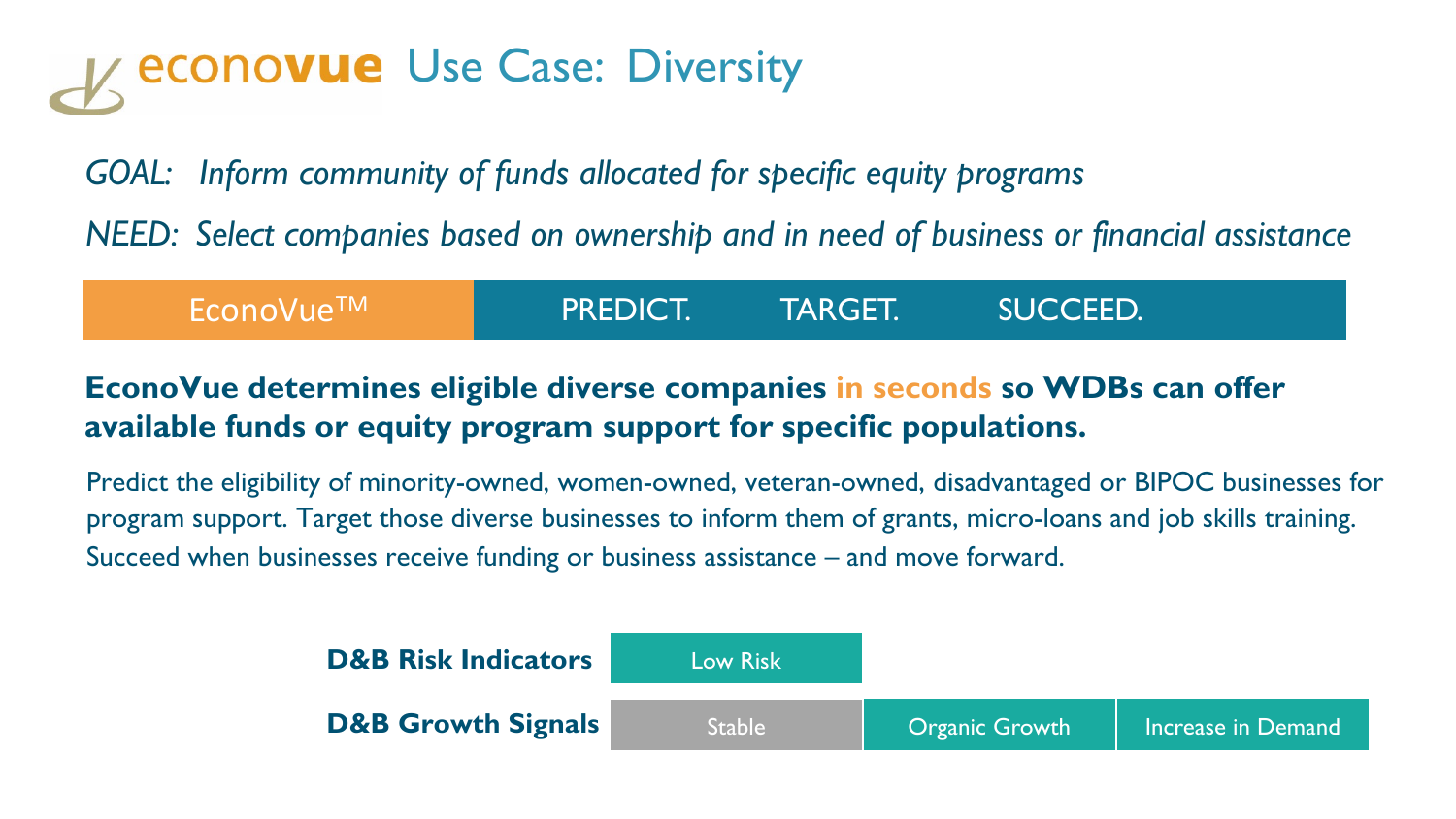# **econo<b>vue** Use Case: Expansion

### *GOAL: Accelerate business expansion*

*NEED: Find stable companies in early stages of expansion* 

| <b>PREDICT!</b> | <b>TARGET.</b> | <b>SUCCEED.</b> |  |
|-----------------|----------------|-----------------|--|
|                 |                |                 |  |

### **EconoVue identifies stable companies showing signs of growth in seconds so WDBs can connect them to network partners.**

Predict which businesses are stable and looking to expand operations in your community. Target stable businesses with low risk to help them expand or relocate within workforce area. Succeed when businesses advance to the next level.

| <b>D&amp;B Risk Indicators</b> | <b>Low Risk</b> |                    |                   |
|--------------------------------|-----------------|--------------------|-------------------|
| <b>D&amp;B Growth Signals</b>  | <b>Stable</b>   | Increase in Demand | Increase in Scale |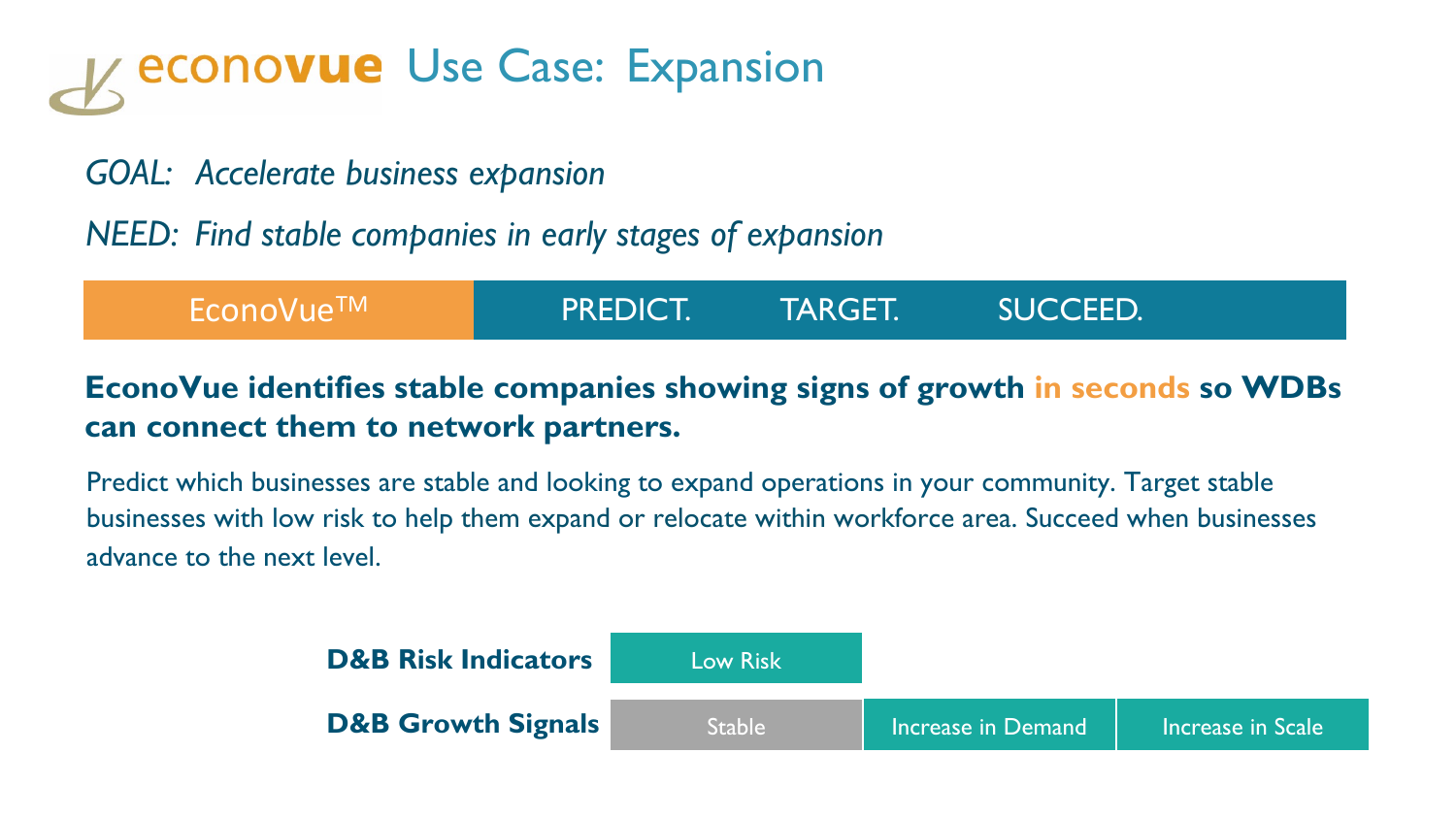# **econovue** Use Case: Retention

*GOAL: Retain growing businesses within your community*

*NEED: Identify businesses ready for expansion* 

| $E$ cono $V$ ue $^{TM}$ | <b>PREDICT!</b> | TARGET.' | SUCCEED. |  |
|-------------------------|-----------------|----------|----------|--|
|                         |                 |          |          |  |

### **EconoVue pinpoints expanding companies showing early signs of growths in seconds so WDBs can assist in the expansion and/or relocation within community.**

Predict which businesses are growing and likely to expand in coming months. Target those businesses and discuss how to expand and relocate within the existing community. Succeed when business is relocated to larger space, employees are retained and upskilled.

| <b>D&amp;B Risk Indicators</b> | <b>Low Risk</b>     |                   |
|--------------------------------|---------------------|-------------------|
| <b>D&amp;B Growth Signals</b>  | <b>Spend Growth</b> | Increase in Scale |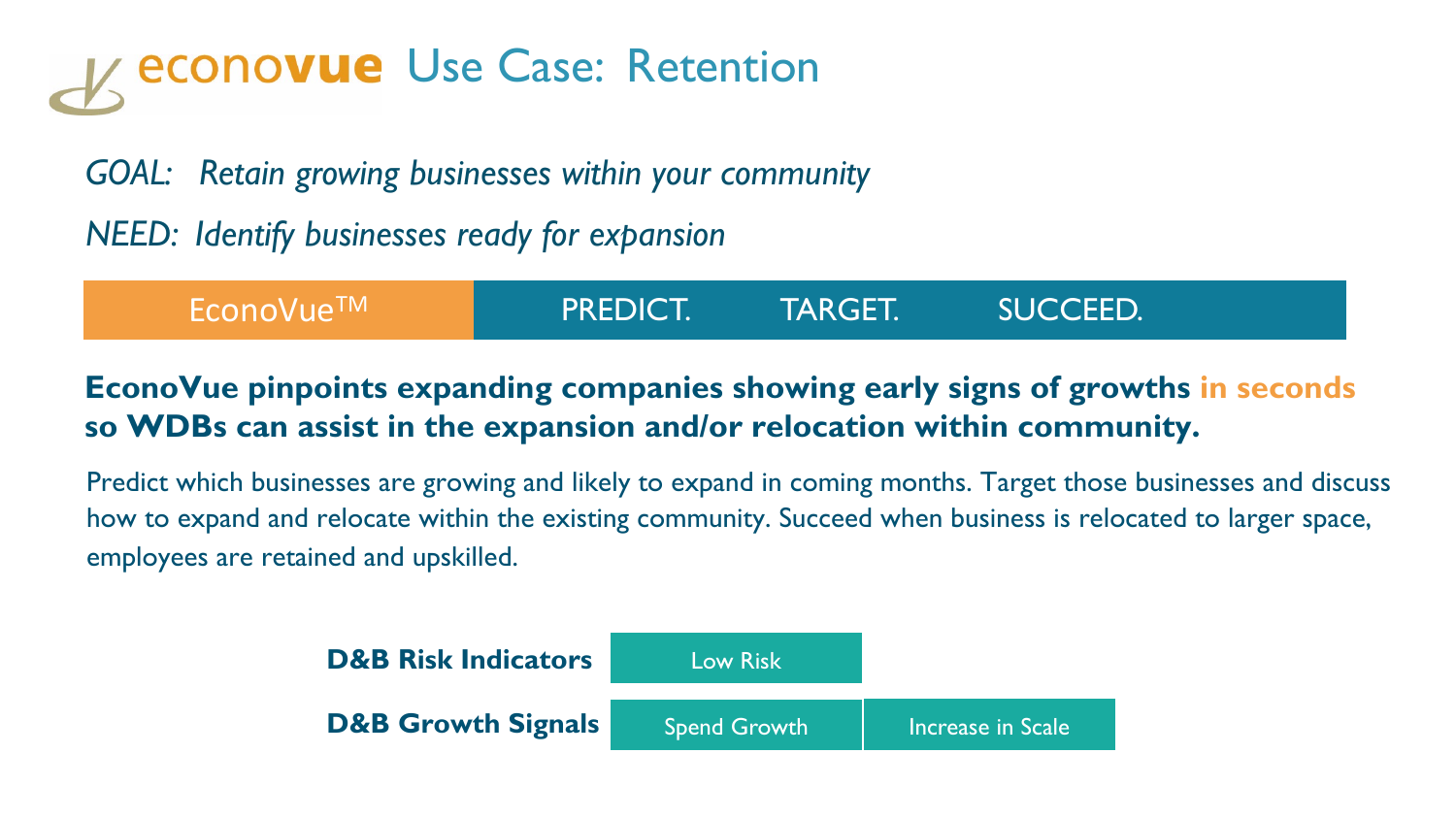# **econovue** Use Case: Disruption

*GOAL: Understand the level of business and workforce disruption within a community*

*NEED: Identify businesses impacted by a disaster*

| <b>TARGET.</b><br><b>PREDICT.</b><br>SUCCEED. |  |
|-----------------------------------------------|--|
|-----------------------------------------------|--|

### **EconoVue determines companies within a designated disaster impact area in seconds so WDBs can facilitate rapid response and recovery.**

Predict the businesses in a disaster zone with likelihood of employer and workforce instability and disruption. Target eligible entities to offer assistance with business recovery through grant funding. Succeed when businesses normalize business operations and return to steady-state prosperity.

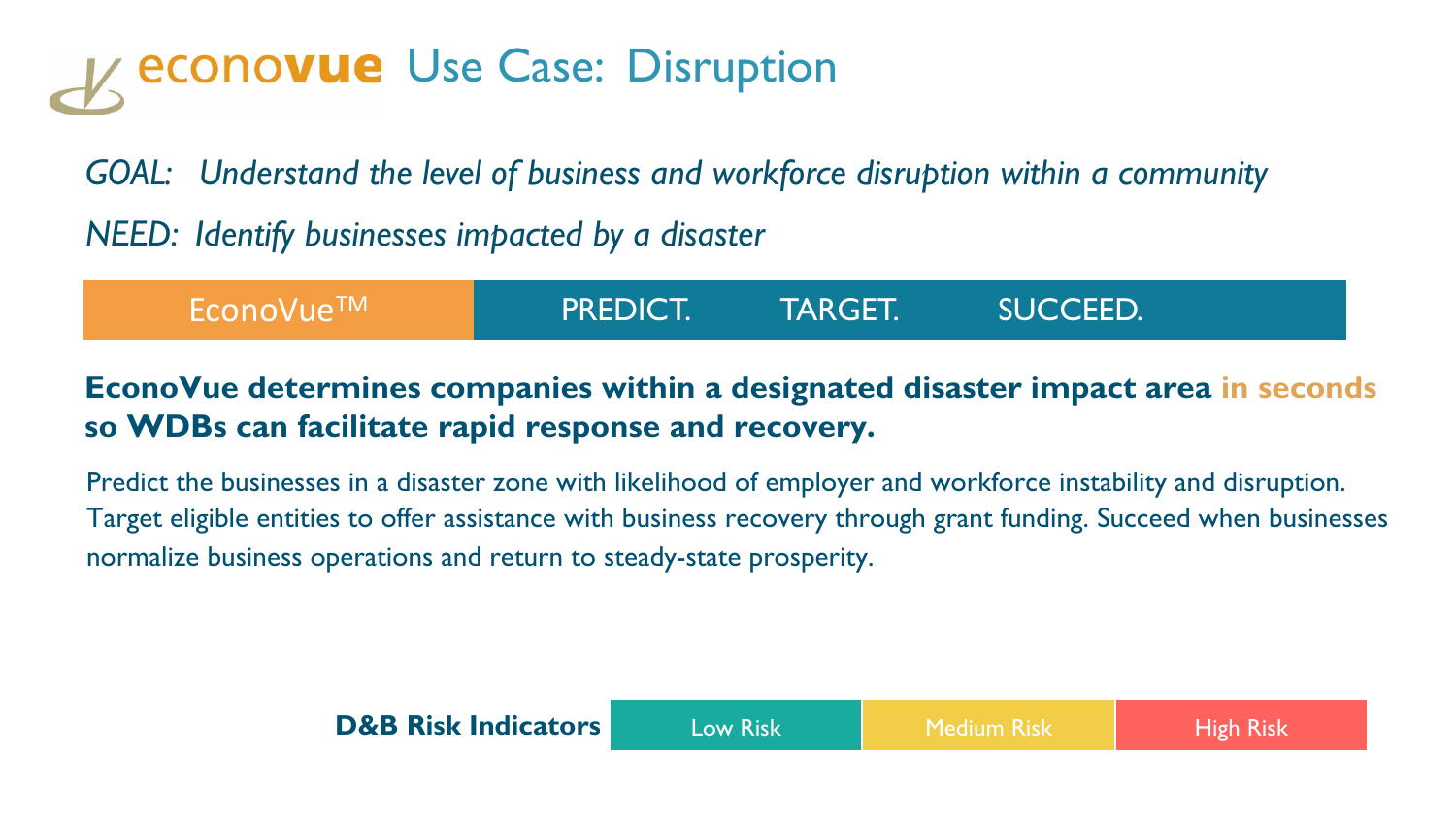# **econovue** Use Case: Public Safety

*GOAL: Inform the business community of public safety threat*

*NEED: Determine companies within impacted areas for immediate outreach*

| EconoVue™ | <b>PREDICT!</b> | <b>TARGET.</b> | <b>SUCCEED.</b> |
|-----------|-----------------|----------------|-----------------|
|           |                 |                |                 |

### **EconoVue identifies companies by sector and region in seconds so WDBs can conduct rapid communications outreach to inform them of the public safety threat.**

Predict the sectors and companies most likely to be impacted by pending disaster. Target all businesses in a disaster zone to provide awareness of the evolving situation. Succeed when businesses and their workforce are better prepared, informed, and safe from imminent harm.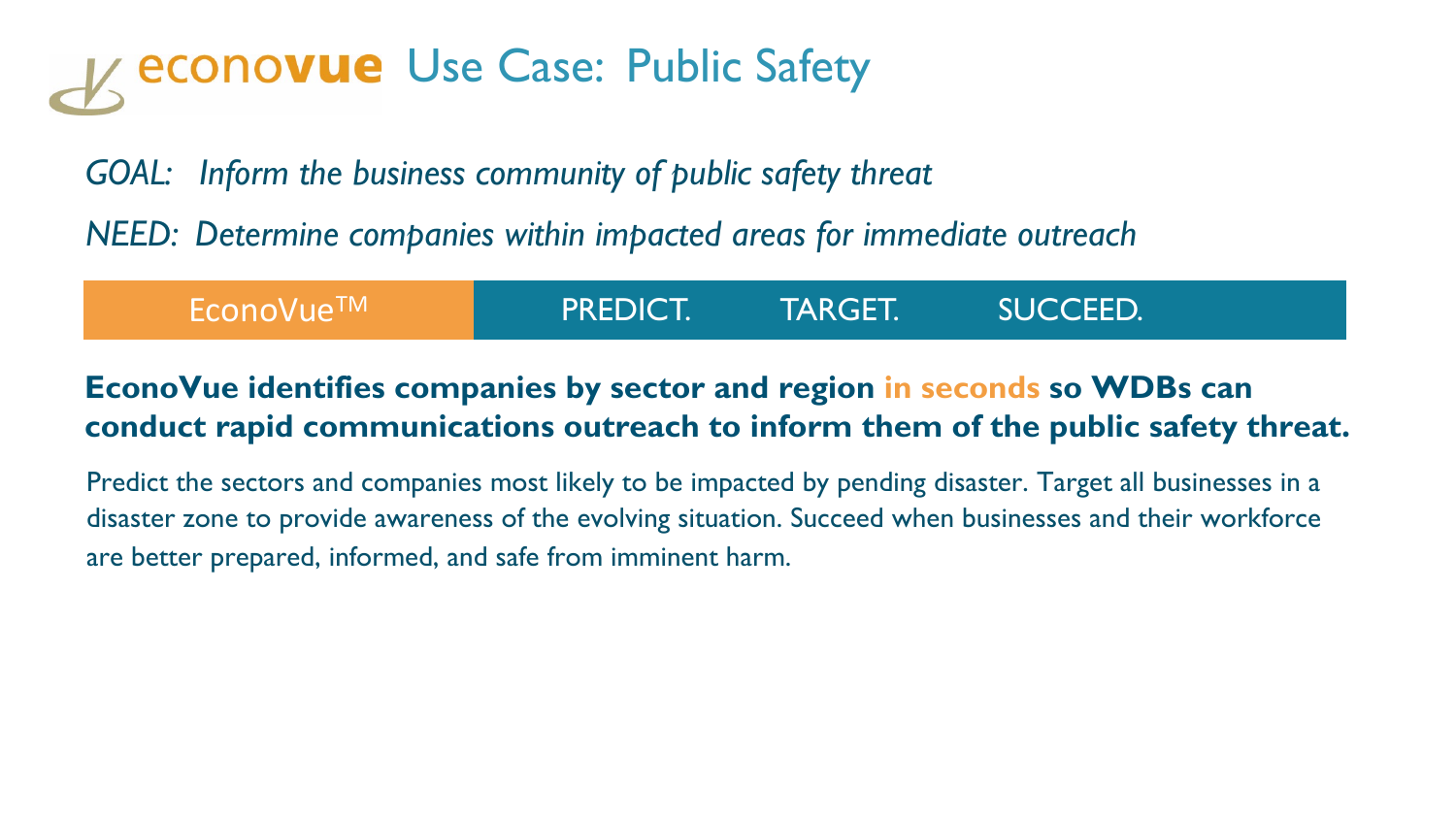### **econovue** Use Case: Supply Chain

*GOAL: Understand the impact of a major supply chain layoff*

*NEED: Know the industry suppliers who may be impacted by a closed manufacturer*

| EconoVue <sup>TM</sup> | <b>PREDICT.</b> | TARGET.' | SUCCEED. |  |
|------------------------|-----------------|----------|----------|--|
|                        |                 |          |          |  |

### **EconoVue pinpoints primary suppliers impacted by a large plant closing in seconds so WDBs can engage early to offer critical support through available programs.**

Predict industry suppliers impacted by a manufacturer closing in my community. Target impacted suppliers showing signs of decline to offer assistance. Succeed when businesses recover from the significant business loss.

| <b>D&amp;B Risk Indicators</b>                                        | Medium Risk | <b>High Risk</b> |                   |
|-----------------------------------------------------------------------|-------------|------------------|-------------------|
| <b>D&amp;B Growth Signals</b> Early Signs of Decay Decrease in Demand |             |                  | Decrease in Scale |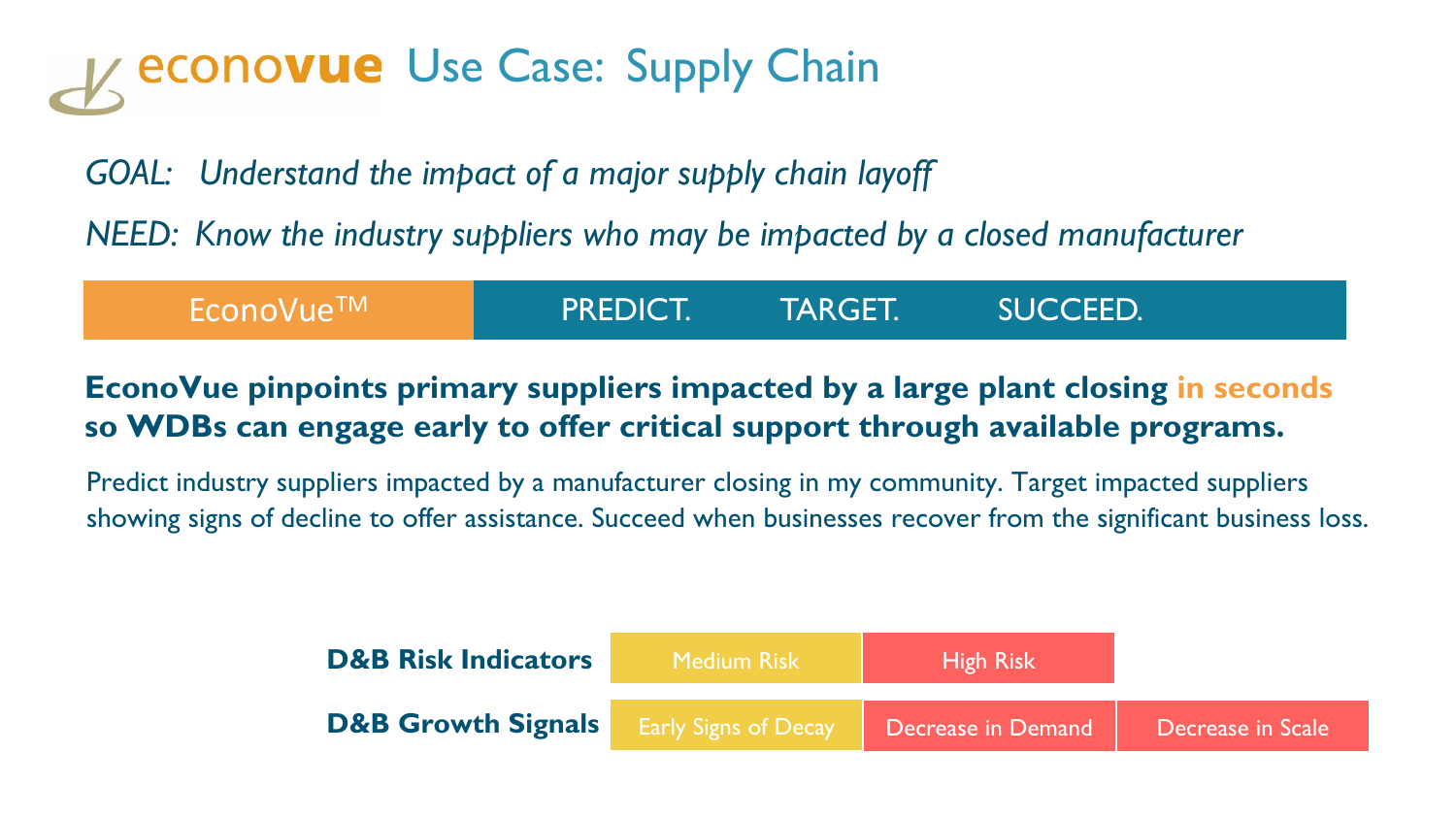# **econovue** Use Case: Request for Proposal

*GOAL: Announce grant program eligibility requirements to business community*

*NEED: Search for stable companies eligible for financial assistance* 

| $\mathsf{Fconvune}^{\mathsf{TM}}$ . | <b>PREDICT.</b> | <b>TARGET.</b> | <b>SUCCEED.</b> |  |
|-------------------------------------|-----------------|----------------|-----------------|--|
|                                     |                 |                |                 |  |

### **EconoVue identifies stable companies showing signs of growth in seconds so WDBs can offer available grant opportunities to enable growth.**

Predict which businesses are stable and eligible for grant assistance based on location, size, diversity or industry. Target those businesses retooling to manage the increase in scale and demand. Succeed when businesses are awarded grants – and they move to the next level.

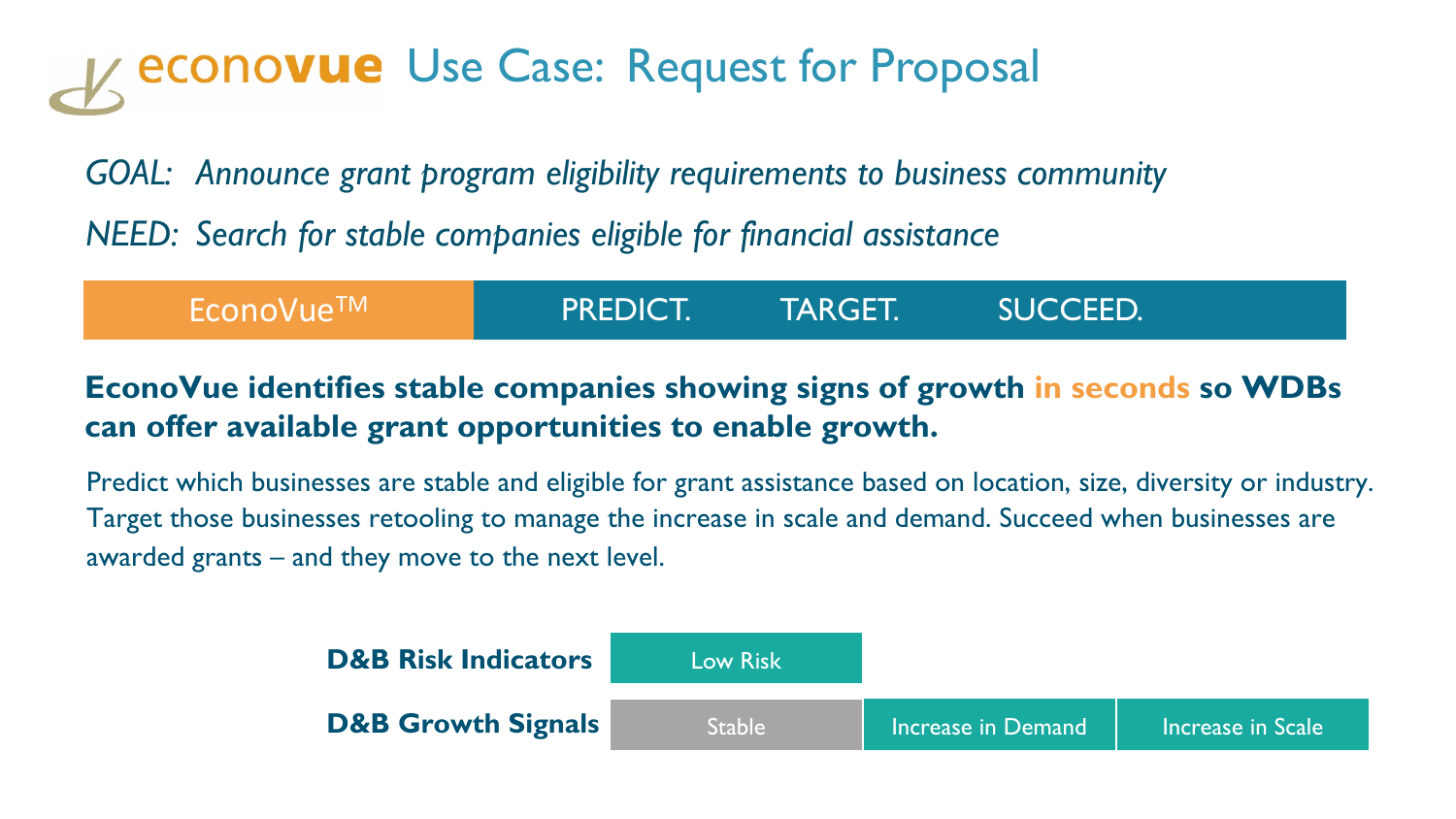# **econovue** Use Case: Grants

*GOAL: Announce grant program eligibility requirements to business community*

*NEED: Search for stable companies eligible for financial assistance* 

| EconoVue <sup>TM</sup> | <b>PREDICT.</b> | TARGET. | <b>SUCCEED.</b> |  |
|------------------------|-----------------|---------|-----------------|--|
|                        |                 |         |                 |  |

### **EconoVue identifies stable companies showing signs of growth in seconds so WDBs can offer available grant opportunities to enable growth.**

Predict which businesses are stable and eligible for grant assistance based on location, size, diversity or industry. Target those businesses retooling to manage the increase in scale and demand. Succeed when businesses are awarded grants – and they move to the next level.

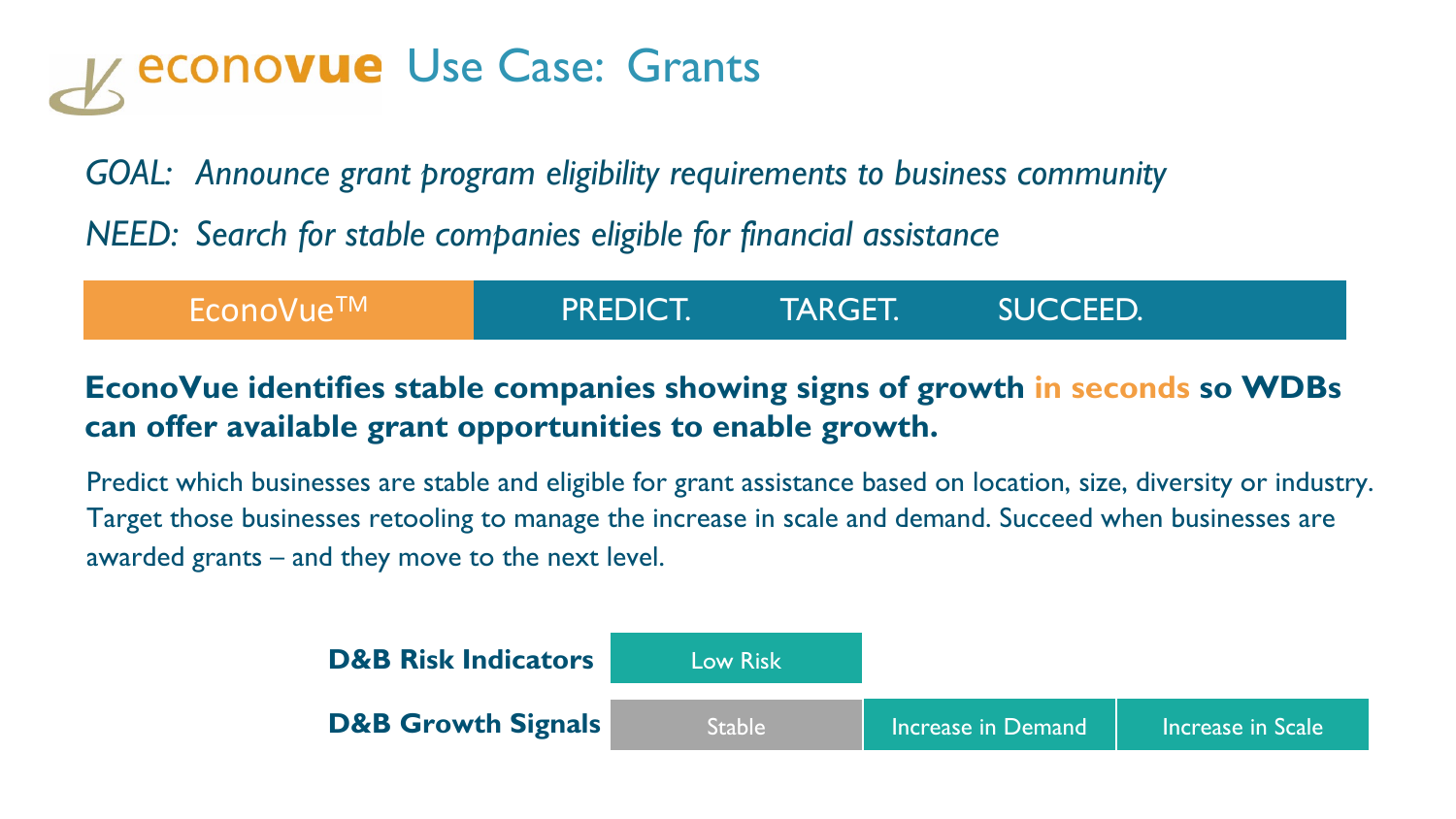# **econovue** Use Case: COVID Impact

*GOAL: Educate business community on COVID impact program eligibility* 

*NEED: Pinpoint struggling companies impacted by COVID.* 

| $\sqrt{2}$ EconoVue $^{TM}$ / | <b>PREDICT!</b> | <b>TARGET.</b> | SUCCEED. |  |
|-------------------------------|-----------------|----------------|----------|--|
|                               |                 |                |          |  |

### **EconoVue identifies struggling companies or industries likely impacted by COVID in seconds so WDBs can offer critical financial or business assistance.**

Predict which businesses and industries are impacted by COVID in my community. Target at-risk businesses to offer assistance through PPP loans or micro-grants programs. Succeed when companies remain a viable business in the community.

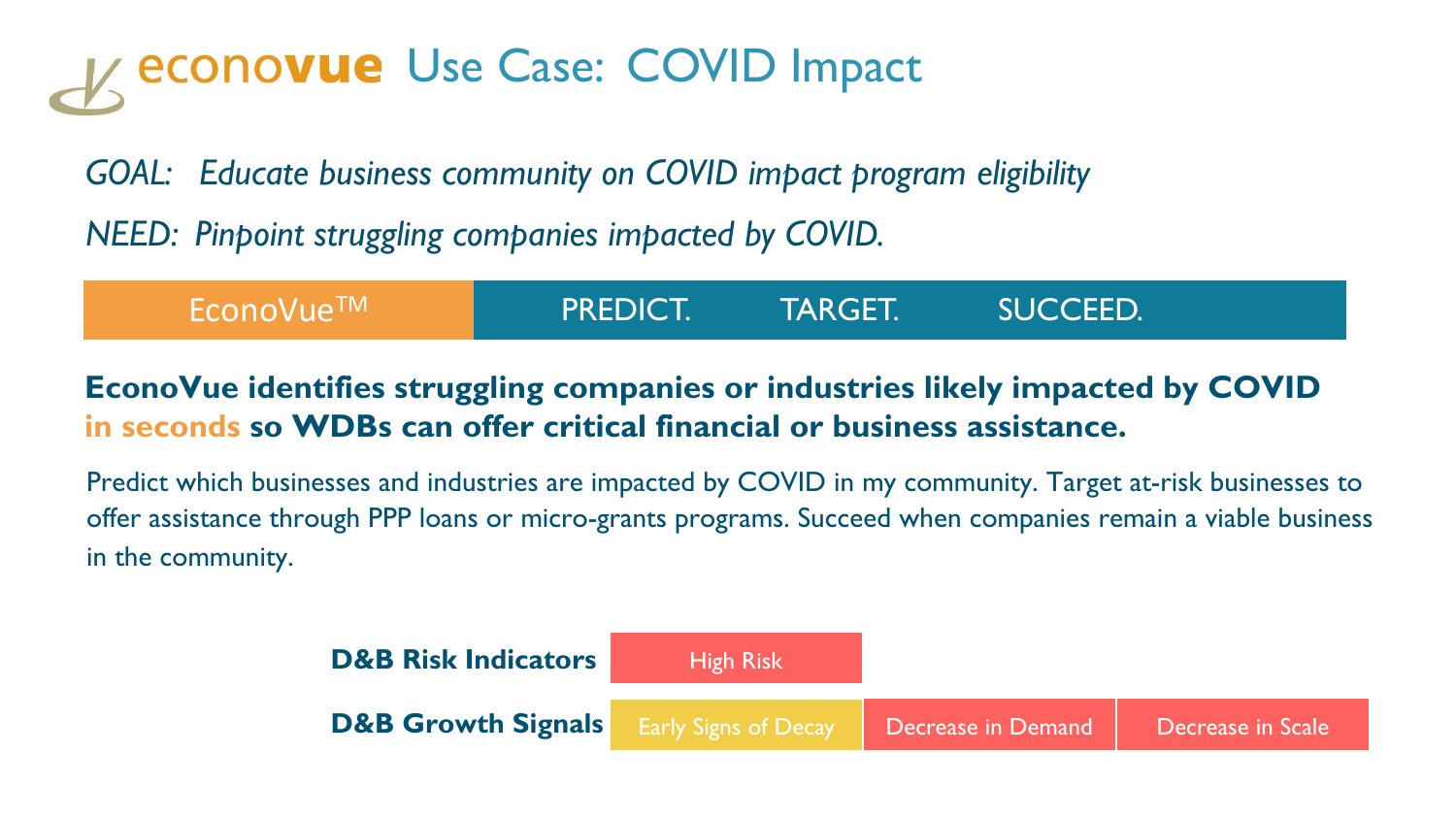# econovue Use Case: Local Area Plans

### *GOAL: Create a comprehensive local area plan*

*NEED: Understand key industry, employment and business trends for your region*

| EconoVue <sup>TM</sup> | <b>APREDICT.</b> | <b>TARGET.</b> | SUCCEED. |  |
|------------------------|------------------|----------------|----------|--|
|                        |                  |                |          |  |

### **EconoVue facilitates critical industry, employment and business research in seconds so WDBs can develop future-forward and real-time local area plans.**

Predict and understand the convergence of industry, employment, and business market shifts over time. Target growth and/or at-risk areas as opportunities in plan. Succeed when local area plans grow a community.

| <b>D&amp;B Risk Indicators</b> | Low Risk          | <b>Medium Risk</b> | <b>High Risk</b> |
|--------------------------------|-------------------|--------------------|------------------|
| <b>D&amp;B Growth Signals</b>  | Increase in Scale | Decrease in Scale  |                  |